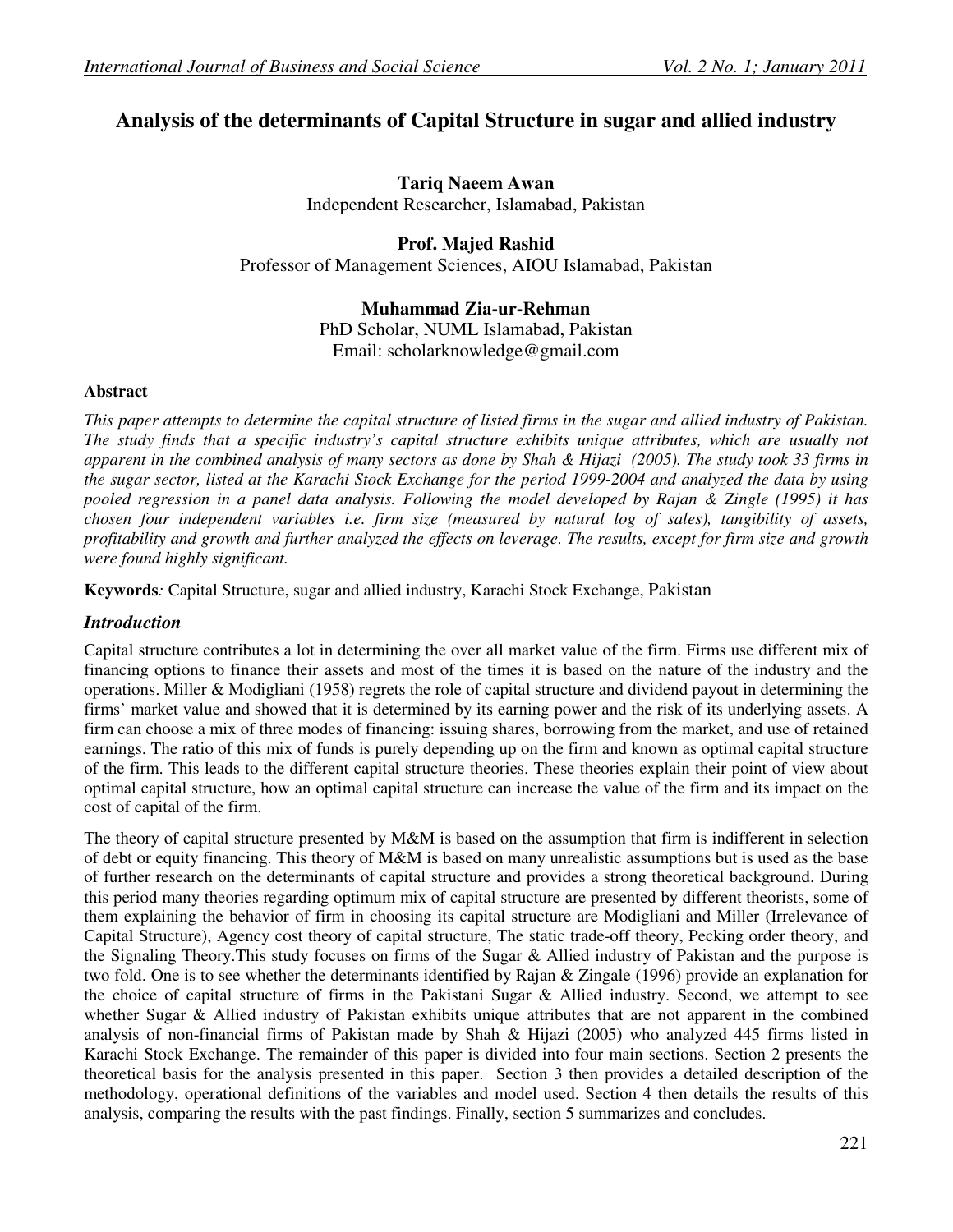## *Literature Review*

The modern work on capital structure theory began by Modigliani and Miller (1958). M&M proof that the value of the firm is independent from its capital structure. They proof their hypothesis based on different assumptions. These assumptions are not applicable in the real world so as the literature, their work considered best but it cannot be applicable in the practical life.M&M further published the correction for their previous work as "A Correction" in (1963). In that study, they have described that the value of the firm is independent from its capital structure but the interest expenses on the debt create the difference. They further explained that point by sayings that as the interest expenses are tax deductible due to the income tax law prevailing in different countries so the firms working in these countries decreases the tax liability and increases the after tax cash flows. On the other hand, dividend payments are not tax deductible; firms have to pay the tax on all their incomes and this procedure make equity a costly source of financing. Therefore, this differential treatment encourages corporations to use debt in their capital structures. Their work provides the basis for other researchers for further research. As a result different other theories of capital structure developed by other researchers like static trade-off theory, pecking order theory and agency cost theory.Agency theory states that the owners have to bear cost due to the separation of ownership and management in the corporation form of business. The shareholders have to provide incentives to the managers for the efficient working and increased output. The cost, which is paid by owners to managers or agents, is known as agency cost.

If the firm takes loans then the managers have to act as the agent of owners as well as to the debt providers. Therefore, agency cost theory of capital structure states that the optimal capital structure is that point where the agency cost of all the interested parties is at the minimum level (Jensen and Meckling, 1976).The static trade-off theory states that the value of the leveraged and un-leveraged firm is not same. In the case of debt financing the firm can save the amount of interest payments on the debts from the tax purposes. However, at the same time due to debt finance the cost of financial distress and the agency cost of the debt financing of the firm increases. This theory further states that the optimal capital structure is that where the tax benefit on the interest payments for the firm and the financial distress and the agency cost of the debt financing balanced with each other (Baxter, 1967 and Altman 1984, 2002). This theory focus on the three points these are tax advantage, financial distress costs, and the agency cost.

This theory states that the firm save tax on the interest payments of the debt finance. As suggested by MM (1963), that value of the firm is only depend on the capital structure due to the fact that interest expenses on the debts are tax deducible but the same is not applicable on the dividend payments. The second point is financial distress costs. As the firm increases its leverage position the chances of bankruptcy increases as suggested by Jensen and Meckling (1976). Therefore, with the continues inclusion of debt financing the bankruptcy cost is also increases for the firm. As discussed in the agency cost of capital structure that the owners have to pay incentives to their agents (managers) in the corporation form of business. If the corporation also financed by debts then these agents (managers) have to work as the agents of the debt providers so it increases the agency cost of capital structure.

Jensen and Meckling (1976) suggest that the optimal capital structure is that point where the tax advantage on interest payments must balanced out with the cost of bankruptcy and agency cost of capital structure. Pecking order theory proposed by Myers (1984) and states that the firm has to make the hierarchy of the desired funds. He proposed that first of all the firm finance its projects by their own internally generated funds (retained earnings). If the firm needs more funds to match its growth then it should generate funds by issuing debts. Firms utilize new equity for the generation of funds at the last option because it is the most expensive form of financing. Bevan and Danbolt (2002) further work on this idea and proof that the firm which earns huge profits they have less debts due to the use of internally generated funds.This approach, originally developed by Ross (1977), explains that debt is considered as a way to highlight investors' trust in the company, that is if a company issues the debt it provides a signal to the markets that the firm is expecting positive cash flows in the future, as the principal and interest payments on debt are a fixed contractual obligation which a firm has to pay out of its cash flows. Thus the higher level of debt shows the manager's confidence in future cash flows. Another impact of the signaling factor as we have already discussed it in the pecking order theory is the problem of the under pricing of equity.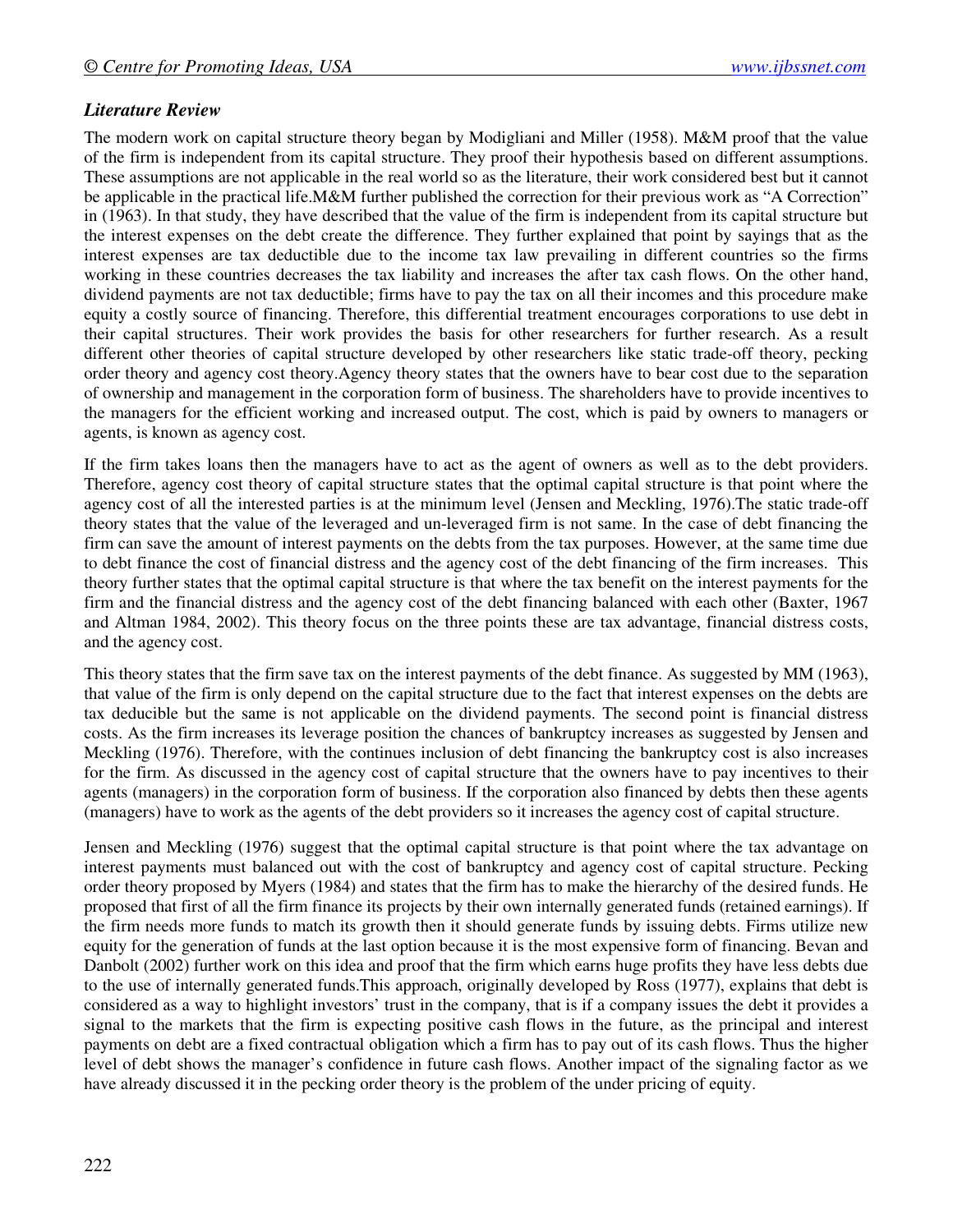If a firm issues equity instead of debt for financing its new projects, investors will interpret the signal negatively: since managers have superior information about the firm than investors, they might issue equity when it is overpriced.Among other explanations about a firm's behavior in choosing its capital structure is the agency theory. Jensen and Meckling (1976) identify the possible conflict between shareholders and a manager's interests because the manager's share is less than 100% in the firm. Furthermore, acting as an agent to shareholders, the manager tries to appropriate wealth from bondholders to shareholders by incurring more debt and investing in risky projects. This is consistent with the work of Myers (1977) who argues that, due to information asymmetries, companies with high gearing would have a tendency to pass up positive NPV (net present value) investment opportunities (under investment problems). Myers therefore argues that companies with large amounts of investment opportunities (also known as growth options) would tend to have low gearing ratios.

A manager having a less than 100% stake in the business may try to use these free cash flows sub-optimally or use it to their own advantage rather than use it to increase the value of the firm. Jensen (1986) suggests that this problem can be somehow controlled by increasing the stake of the manager in the business or by increasing debt in the capital structure, thereby reducing the amount of "free" cash available to managers to engage in their own pursuits (Jensen, 1986, Stulz, 1990). Here the reduction in the cash flow because of debt financing is considered to be a benefit. Stutz (1990) suggests that the agency problem can be solved to some extent if the management stake is increased or the proportion of debt in the capital structure is increased.

# *Methodology*

This paper is based on the data, which is published by State Bank of Pakistan as "Balance Sheet Analysis of Joint Stock Companies Listed on the Karachi Stock Exchange Volume-II 1996-2001" and "Balance Sheet Analysis of Joint Stock Companies Listed at the Karachi Stock Exchange (1999-2004)" published by state bank of Pakistan statistics department source of the data is www.sbp.org.pk As this study has focused on the Sugar Sector, all the firms (which are listed on the Karachi Stock Exchange) in the Sugar sector (whose published data was available) were selected. Then after screening the firms with incomplete data, we were left with only 33 firms. So we have 198 firm-years for panel data analysis.

This study will focus on firms of the Sugar & Allied industry of Pakistan and the purpose is two fold. One is to see whether the determinants identified by Rajan & Zingale (1996) provide an explanation for the choice of capital structure of firms in the Pakistan's sugar & Allied industry. Second, I will attempt to see whether Sugar & Allied industry of Pakistan exhibits unique attributes that are not apparent in the combined analysis on non financial firms of Pakistan made by Shah & Hijazi (2005) who analyzed 445 firms listed in Karachi Stock Exchange.This study follows the framework of Rajan & Zingles (1995) and Shah & Hijazi (2005) that use tangibility of assets, firm size, growth and profitability of the firm as independent variables to determine the degree of Leverage (dependent variable).

The study tied to find the answers of the following research questions

- What are the major determinants of capital structure?
- What are the variables which have major effect on the leverage of the firm?
- Tangibility is positively related with leverage or not?

This study follows the framework of Rajan & Zingles (1995) and Shah & Hijazi (2005) that use tangibility of assets, firm size, growth and profitability of the firm as explanatory variables to determine the degree of leverage (the response variable). In this section we present the description of these variables, how they are measured and what empirical evidence was found by previous studies.

#### **Leverage (LG) (Dependent Variable)**

Leverage refers to the percentage of assets financed by debt. Previous research studies have used different measures of leverage. Frank and Goyal (2003b) state that the difference between a debt ratio based on market value and one based on book values is that the former tends to regard the firm's future situation whereas the latter reflects the past situation. Fama and French (2002) point out some inconsistencies arising from the use of two different debt ratios. According to them, both theories (pecking order and static tradeoff) apply to the debt book value, and there are doubts if the predictions may be extended to the debt market value.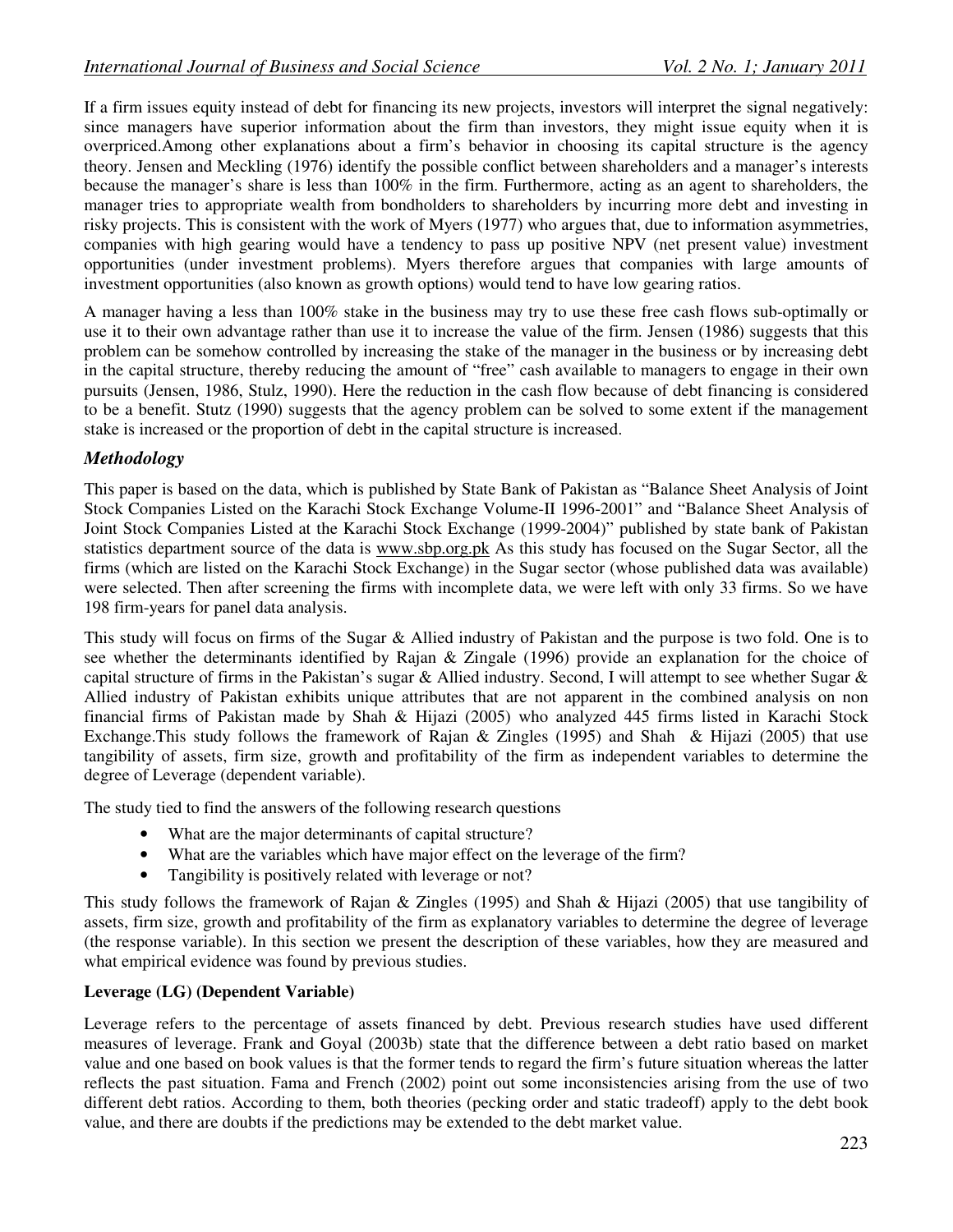While measuring the level of leverage the researchers based their measures of leverages on two approaches. One is used by Titman and Wessels (1988). In this approach, they calculate the amount of leverage dividing book value of debt by book value of debt plus market value of equity. Rajan and Zingales (1995), Shah and Hijazi (2005) have used the second approach. They divide the book value of debt by book value of debt plus the book value of equity. In this paper, I used the book value total assets and book value of debts for the calculation of leverage due to two reasons. Firstly, the payment of debts was depending upon the book value of the loans and not on the market value of debt (Banerjee, S.et al 2000). Secondly, the capital structure of firms in developing countries like Pakistan primarily based on the short-term debt as compared to the long-term debts Booth el al (1999).

## **Tangibility of Assets (TG) (Independent Variable)**

The firms which have enough fixed assets can generate external finance easily and on less rate of interest because they can secure these loans as collateral Rajan and Zingales (1995). According to the static tradeoff approach, firms with higher ratio of fixed assets serve as collateral for new loans, favoring debt. However, the Pecking Order Theory is of the view, as argued by Harris and Raviv (1991) that firms with low levels of fixed assets would have more problems of asymmetric information, making them issue more debt, since equity issues would only be possible by under pricing them. On the other hand, firms with higher levels of asset tangibility are generally larger firms that can issue equity at fair prices, so they do not need to issue debt to finance new investment. According to them, the expected relationship between asset tangibility and debt should then be negative. I denote tangibility as (TG) and measure the tangibility as a ratio of fixed assets divided by total assets. A firm having a large amount of fixed assets can easily raise debt at cheaper rates because of the collateral value of those fixed assets. The companies with a higher ratio of tangible assets have an incentive to borrow more because loans are available to them at a relatively cheaper rate. Therefore we expect a positive relationship between tangibility of assets and leverage.

## **Hypothesis 1**: **A firm with higher percentage of fixed assets will have higher debt ratio.**

#### **Size (SZ) (Independent Variable)**

The size of a firm can affect the leverage of the firm negatively. As Rajan and Zingales (1995) stated that:

"The effect of size on equilibrium leverage is more ambiguous. Larger firms tend to be more diversified and fail less often, so size (computed as the logarithm of net sales) may be an inverse proxy for the probability of bankruptcy."

For the Static Tradeoff approach, the larger the firm, the lesser the possibility it has of issuing debt, resulting in a positive relationship between debt and size. One of the reasons for this is that the larger the firm the lower is the risk of bankruptcy. Large firms do not consider the direct bankruptcy costs as an active variable in deciding the level of leverage as these costs are fixed by the Constitution and constitute a smaller proportion of the total firm's value and also because larger firms, being more diversified, have less chances of bankruptcy (Titman and Wessels 1988). Shah A (2005), and Rajan and Zingales (1995), also expecting the negative relationship between size and leverage of the firm. I denote size as (SZ) of the firm. For the measurement of size, the natural log of the sales is used in this paper to smoothen any variation in the figure of sales over the period.

#### **Hypothesis 2: There is negative relationship between size and leverage of the firm.**

#### **Growths (GT) (Independent Variable)**

The empirical evidence regarding the relationship between gearing and growth opportunities is rather mixed. Titman and Wessels (1988), Chung (1993) and Barclay *et. al.* (1995) Rajan and Zingales (1995) and Shah and Hijazi (2005) find a negative correlation, whereas Kester (1986) does not find any support for the predicted negative relationship between growth opportunities and gearing. This is therefore consistent with the hypotheses of Jensen and Mekling (1976) and Myers (1977), and lends weight to the notion that companies with high levels of growth opportunities can be expected to have low levels of gearing.Pecking order theory by Myers and Majluf (1984) states that the firms finance its projects from the internally generated funds. Normally the growing firms are not capable to finance all its growth by the internally generated funds.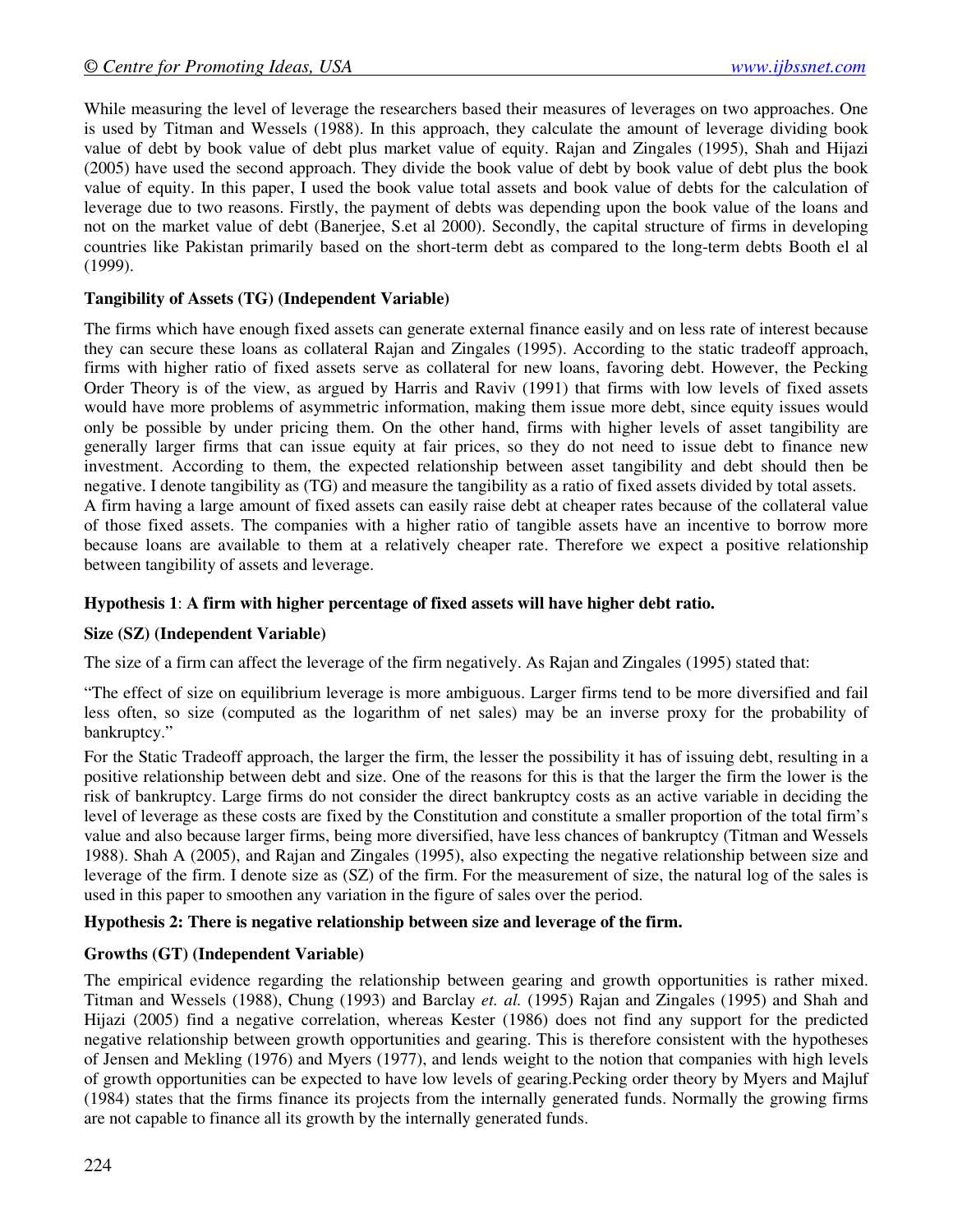These growing firms need external finance and so the leverage of the growing firms is higher (Drobetz and Fix 2003). When the leverage of the firm is higher than the cost of new debts will go up. In this way, the growing firms have to be depending upon the equity than on debts. So we can say that there is negative relationship between the growth and leverage the same is contributed by Rajan and Zingales (1995). Different researchers used different measures of growth but I measure the growth (GT) as Shah and Hijazi (2005), measures in their work. They measure growth as a percentage increase in total assets, as the data was taken from the State Bank of Pakistan publication, which does not contain information on annual stock prices and research expenditure of the listed firms.

# **Hypothesis 3: Firms with higher growth rate will have higher leverage**.

#### **Profitability (PF) (Independent Variable)**

There are some conflicting viewpoints about the profitability and the leverage of the firm. Modigliani and Miller (1963) state that if companies generate funds by debts then they will get the advantage of tax deduction on the interest payments. So according to Modigliani and Miller (1963) there is a positive relationship between leverage and profitability.On the other hand, pecking order theory by Myers and Majluf (1984) states that when the firms need funds, they will prefer internally generated funds instead of external sources of capital. So there must be a negative relationship between profits and leverage of the firm. Rajan and Zingales (1995) also found the negative relationship between leverage and profitability In previous studies, the measure of profitability used was operating earnings before interest payments and income tax (EBIT). But following Shah and Hijazi (2005) we measure profitability (PF) as the ratio of net income before taxes divided by total assets because the data taken from the State Bank of Pakistan publication does not permit us to calculate EBIT.

## **Hypothesis 4**: **Firms with higher profitability will have lesser leverage**

## **The Regression Model**

This study uses panel regression analysis. Panel data analysis facilitates analysis of cross-sectional and time series data. We use the pooled regression type of panel data analysis. The pooled regression, also called the Constant Coefficients model, is one where both intercepts and slopes are assumed constant. The cross section company data and time series data are pooled together in a single column assuming that there is no significant cross section or inter temporal effects.Therefore, the equation for our regression model will be:

```
LG = \beta_0 + \beta_1 (TG) + \beta_2 (SZ) + \beta_3 (GT) + \beta_4 (PF) + \varepsilon
```
Where

LG = Leverage TG = Tangibility of assets  $SZ =$  Firm Size measure by Log of sales  $GT = Growth$ PF = Profitability  $\varepsilon$  = the error term

# *Analysis*

The following table presents some of the descriptive statistics of the listed Pakistani sugar and allied firms from 1999-2004

|                   | Leverage | <b>Size</b>              | <b>Profitability</b> | <b>Tangibility</b> | Growth  |
|-------------------|----------|--------------------------|----------------------|--------------------|---------|
| Mean              | 0.08304  | 1.0618<br>$\theta$       | $-0.01615$           | 2.94739            | 0.80253 |
| Median            | 0.01540  | 1.0509<br>$\overline{4}$ | $-0.00022$           | 2.94729            | 0.67040 |
| Mode              | 0.00000  | 1.0295<br>2              | 0.00000              | 3.12493            | 0.98061 |
| Std.<br>deviation | 0.27092  | 0.3577<br>3              | 0.12782              | 0.25255            | 0.54269 |

#### **Table-1: Descriptive Statistics**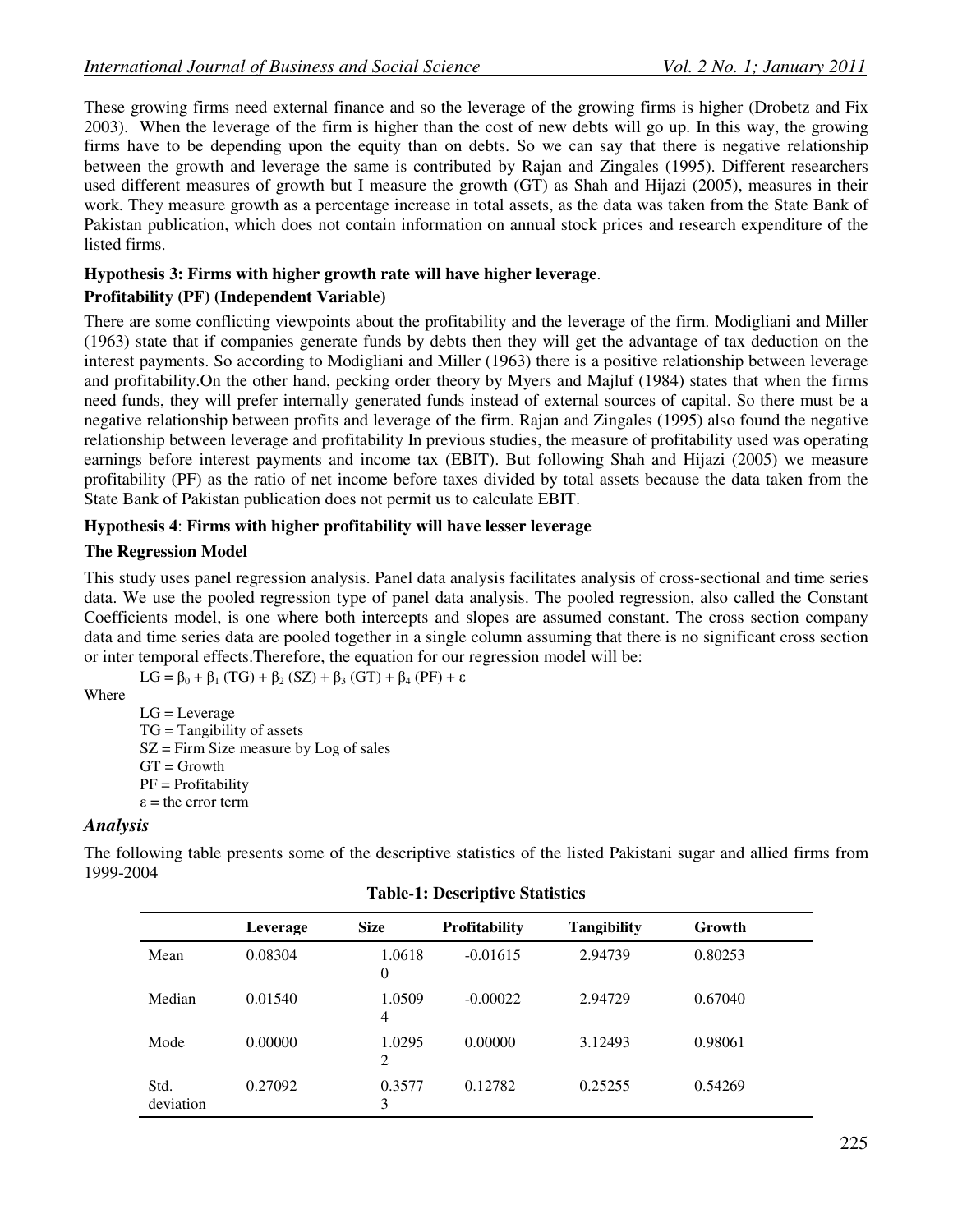Pearson's co-efficient of correlation is used to check the multi-co linearity among the independent variables. Following are the results of correlation

|               | <b>Size</b> | <b>Profitability</b> | <b>Tangibility</b> | Growth |
|---------------|-------------|----------------------|--------------------|--------|
| Size          |             |                      |                    |        |
| Profitability | .443        |                      |                    |        |
| Tangibility   | .026        | .047                 |                    |        |
| Growth        | .055        | $-.026$              | $-.328$            |        |

#### **Table-2 Correlations**

With the help of the above table, it is clear that there is no severe problem of multi-co linearity among independent variables except profitability and tangibility and it is tolerable. However, the table explains some interesting facts about the correlation among these independent variables. Firstly, there is a positive correlation of size with profitability of the firm. It is the fact that whenever the size (log of sales) of the company increases than it will increases the profitability of the company. There is positive relationship between size and tangibility and it is common because the growing companies always heading toward tangibility. As we also know there is a great demand of products in the world so if a firm is doing well than it definitely need more tangibility for meeting the requirements of the customers.Size and growth are also positively correlated with each other. It can also be seen anywhere that as the size (log of sales) increases the company need more growth (percentage increase in the fixed assets).

There is a positive relationship between profitability and tangibility it shows that for increasing profits the manufacturing firms have to increase their tangibility (ratio of fixed assets as compared to total assets). Profit and growth are negatively correlated with each other.There is negative relationship between tangibility and growth. It shows there is growth (percentage change in the total assets) but this growth is not in the Tangibility (percentage change in the fixed assets). It can be interpreted that the growth is in the current assets or the tangibility is decreasing. Both can be possible because the firm can purchase more assets as compared to fixed assets. The meaning of decrease in tangibility is that the fixed assets are decreasing and we know it is happening everywhere in the form of depreciation. Instead of all these factors, the negative growth is also possible.

# *Results*

The value of the R square is around 46%. It suggests that size, profitability, tangibility, and growth show around 46% variation in the leverage. The remaining variability in the leverage is due to some other factors which are not included in the model. The R square of the Shah and Hijazi (2005) was around 26% that shows that these variables are capable to show 26% variation on the leverage of the Pakistani listed firms except the non-financial firms. In their paper, they have suggested that these variables are not predicting the major effect on leverage. However, the result of my paper is better than the work of Shah and Hijazi (2005), this model is capable to show the major variability on the listed firms of sugar and allied industries of Pakistan.

The results of this paper are also inline with the Rajan and Zingales (1995) who have applied the same model on the G-7 countries to check the affect of these variables on the leverage. The F-statistics shows that the model is significant on both 5% and even on the 1% and shows that the model is statistically significant. The coefficients of individual independent variables for size, profitability, tangibility, and growth are as follows. Size is measured by taking the log of sales and it has negative relation with leverage. The negative sign provide the evidence about the negative relationship of size and leverage. The value of size is not statistically significant even on 10%. Based on this insignificant result I am not in a position to confirm that there is a negative relationship between size and leverage. On these grounds, I am rejecting my hypothesis that there is negative relationship between size and leverage of the Pakistani listed firms of sugar and allied industries. The result about the size and leverage of this paper can not be compared with any other paper due to their insignificance. However, the results of Rajan and Zingales (1995), shows the negative relationship and the results of Shah and Hijazi (2005) suggest the positive relationship between size and leverage of the Pakistani listed non-financial firms.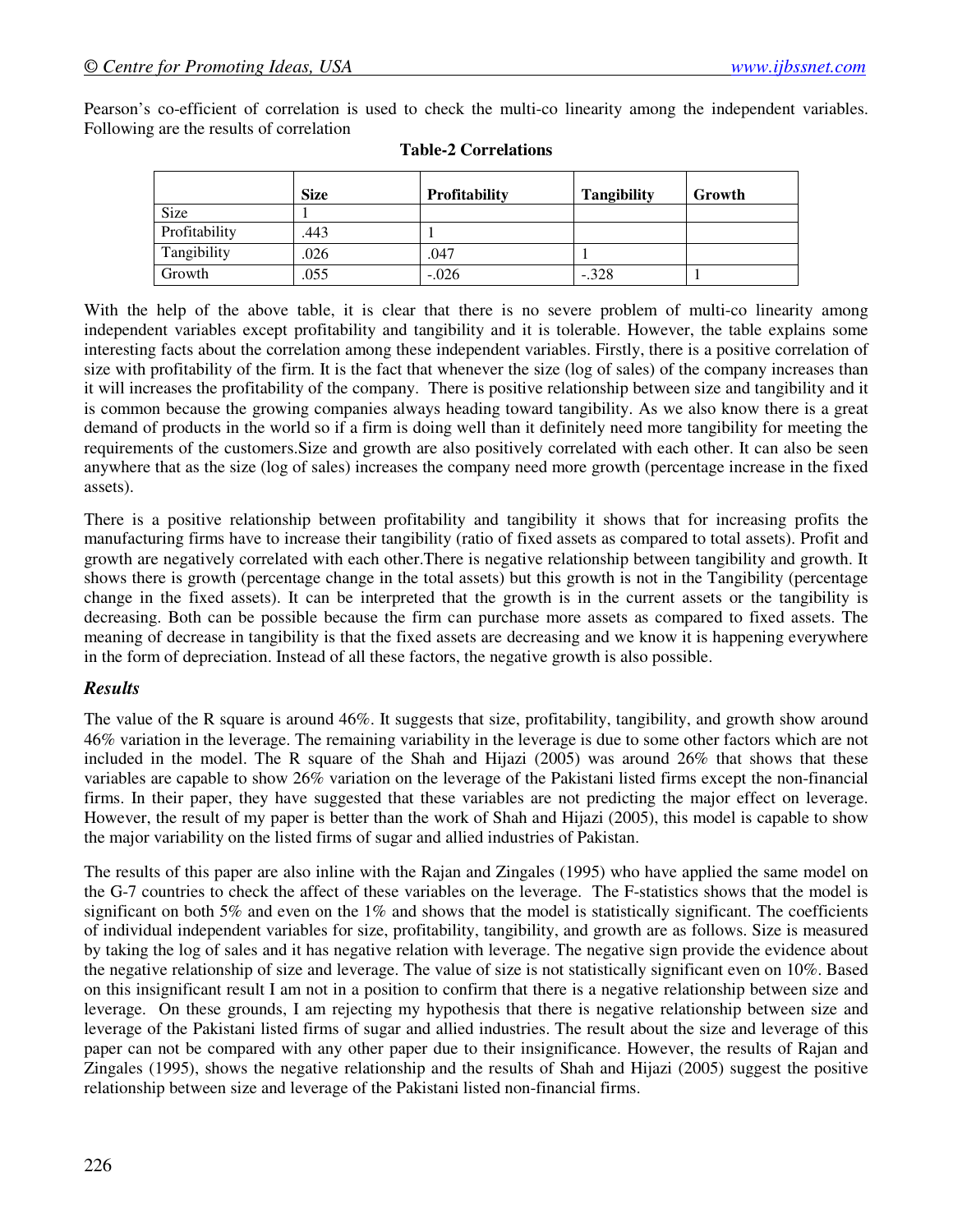Profitability has the negative relation with leverage. The negative sign confirm our hypothesis about profitability. Profitability is also statistically significant even on  $1\%$  so I am accepting my hypothesis that there is negative relationship between profitability and leverage. The results about the relationship between profitability and leverage are same as contributed by Shah A (2005) and also inline with the pecking order theory of Myers and Majluf (1984) Tangibility has a positive relationship with leverage. The positive sign confirm that our hypothesis about the tangibility and leverage is correct and the results of tangibility are also significant on 1% so we are accepting our hypothesis about tangibility and leverage. The results are also not consistent with Shah and Hijazi (2005) they have find a positive but insignificant relationship between tangibility and leverage for the nonfinancial listed Pakistani firms. The result of growth is positive but it is also insignificant so we are rejecting our hypothesis that there is positive relationship between growth and leverage. The results are conflicting with Shah A (2005), who stated that:

*"Growing firms in Pakistan use more of equity and less debt to finance the new investment opportunities. This confirm to our earlier hypothesis about growth opportunities. This also supports the simple version of pecking order theory that suggest growing firms will resort first to the internally generated funds for fulfilling their financing needs. However, this does not support the extended version of pecking order theory that suggests that internally generated funds may not be sufficient for a growing firms and next option for such firm would be to use debt financing."* 

**Table-3 Model Summary** 

|     | <b>R</b> Square | <b>Adjusted R</b><br><b>Square</b> | <b>Std. Error of the</b><br><b>Estimate</b> |
|-----|-----------------|------------------------------------|---------------------------------------------|
| 681 | 464             | 154                                | .40089                                      |

| R   | <b>R</b> Square | <b>Adjusted R</b><br><b>Square</b> | <b>Std. Error of the</b><br><b>Estimate</b> |
|-----|-----------------|------------------------------------|---------------------------------------------|
| 681 | 464             | 454                                | .40089                                      |

|            | <b>Sum of Squares</b> | Df  | <b>Mean Square</b> |        | Sig. |
|------------|-----------------------|-----|--------------------|--------|------|
| Regression | 32.354                |     | 8.089              | 50.330 | .000 |
| Residual   | 37.446                | າາາ | . 161              |        |      |
| Total      | 69.800                | าวา |                    |        |      |

**Table-4 ANOVA** 

|               | Un<br><b>Coefficients</b> | standardized | <b>Standardized</b><br><b>Coefficients</b> |          | Sig. |
|---------------|---------------------------|--------------|--------------------------------------------|----------|------|
|               | B                         | Std. Error   | <b>B</b> eta                               |          |      |
| (Constant)    | .445                      | .350         |                                            | 1.271    | .205 |
| <b>Size</b>   | $-162$                    | .115         | $-.075$                                    | $-1.404$ | .162 |
| Profitability | $-1.946$                  | .228         | $-.458$                                    | $-8.548$ | .000 |
| Tangibility   | .754                      | .077         | .497                                       | 9.769    | .000 |
| Growth        | .044                      | .102         | .022                                       | .431     | .667 |

#### **Table-5 Coefficient**

#### **Comparison Tables**

| Cochicich     |                    |               |                  |                 |                              |  |
|---------------|--------------------|---------------|------------------|-----------------|------------------------------|--|
| Variables     | $G-7$<br>countries | $KSE$ (shah & | Energy<br>Sector | Sugar<br>Sector | Intikhab<br>Cement<br>Sector |  |
|               | Rajan<br>and 1     | Hijazi)       | (Saeed Abubakar) | (Tariq Awan)    | Alam)                        |  |
|               | zingales           |               |                  |                 |                              |  |
| <b>Size</b>   | Positive           | 0.0180        | 0.1161           | $-0.075$        | $-0.359$                     |  |
| Growth        |                    | $-0.0398$     | 0.0379           | 0.022           | $-1.391$                     |  |
| Profitability | Negative           | $-1.1069$     | $-0.839$         | $-0.458$        | $-0.831$                     |  |
| Tangibility   | Positive           | 0.0279        |                  | 0.497           | 0.280                        |  |

**Coefficient** 

#### **Model Summary**

|          | <b>KSE</b><br>(shah<br>& | Energy    | (Saeed<br>Sector | Sugar | Sector | Tariq | Cement | Sector | Intikhab |
|----------|--------------------------|-----------|------------------|-------|--------|-------|--------|--------|----------|
|          | Hijazi)                  | Abubakar) |                  | Awan) |        |       | Alam)  |        |          |
| R square | 0.25580                  | 0.2398    |                  | 0.464 |        |       | 0.468  |        |          |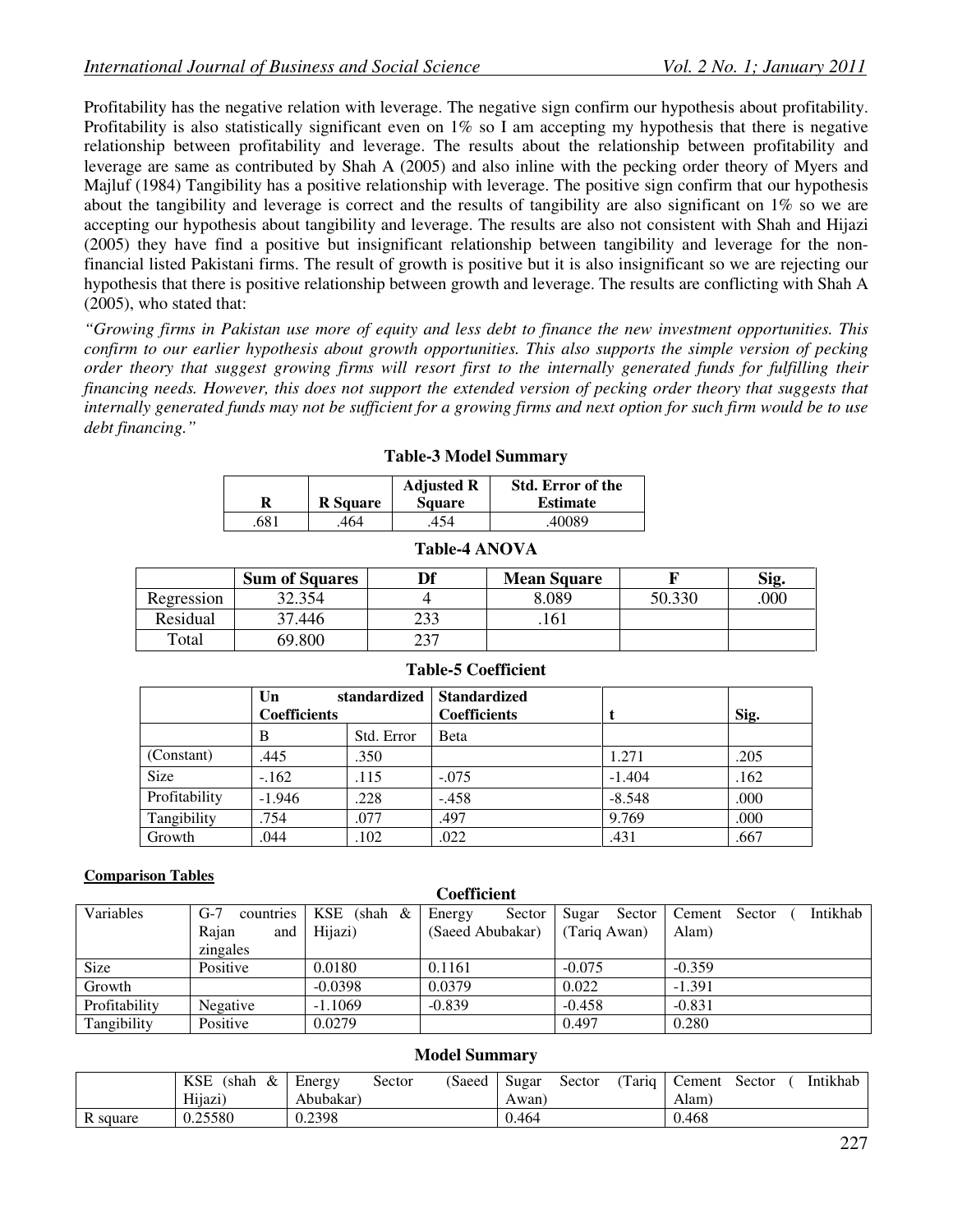| Variable      | Definition                                                 | Static Trade-off | Pecking<br>Order | Agency<br>Cost |
|---------------|------------------------------------------------------------|------------------|------------------|----------------|
|               |                                                            | theory           | theory           | theory         |
| <b>Size</b>   | The natural Log of Sales                                   | Positive         | Negative         | Positive       |
| Growth        | Percentage change in total assets                          | Negative         | Positive         | Negative       |
| Profitability | Ratio of net income before income tax<br>over total assets | Positive         | Negative         | Negative       |
| Tangibility   | Ratio of fixed assets to total assets                      | Negative         | Negative         | Positive       |

#### **Summary of Theories**

# *Discussion*

Size is found to have statistically significant and positive impact on the firm's leverage in the study of Rajan and Zingale (G-7) countries, Shah and Hijazi (KSE companies) and Abubakar Saeed energy sector. This suggests that larger firms in Pakistan tend to have higher leverage ratios and large firms borrow more then smaller firms. This result is consistent with the implementation of static trade-off theory, which suggests that for obtaining the optimal capital structure if firm needs a change in the capital structure. Further, larger listed firms in energy sector of Pakistan have state ownership (partial or complete state controlled) that facilitates them with less chance of bankruptcy and easy access to bank debts. Therefore high cost of bankruptcy is not a big threat for state-owned firms in Pakistan to have high leverage level. Majority of empirical studies that include the data from developing countries find a positive relation between size and financial leverage. For instance: Titman and Wessels [25], Rajan and Zingales [5] and Booth et al [10] provide the evidence of significant direct relationship between size and financial leverage. Larger firms use more debt rather than equity to raise their financing.

Where as it shows negative trend in the study of Sugar sector and cement sector of Pakistan has negative relation with leverage. The negative sign provide the evidence about the negative relationship of size and leverage. The value of size is not statistically significant even on 10%. Based on this insignificant result I am not in a position to confirm that there is a negative relationship between size and leverage. We may conclude that results of size prove the static trade-off and Agency cost theory.

# *Conclusion*

The data used in this study has been taken from the "Balance Sheet Analysis of Joint Stock Companies listed on the Karachi Stock Exchange Volume II" which is published by the State Bank of Pakistan and Balance Sheet Analysis of Joint Stock Companies listed on the Karachi Stock Exchange available on the web site www.sbp.org.pk. We used pool regression model of panel data analysis. With the help of this, we have measured the determinants of capital structure in the listed Pakistani firms of sugar industry from 1996 to 2004. This study analyzed a sample of 31 firms in the sugar sector by using a pooled regression model to measure the determinants of capital structure of the firms in the sugar industry.

In the analysis, we have found the affect of size, profitability, tangibility, and growth (all are independent variables) on the leverage (dependent variables) position of the company. With the help of regression, we have found that size and profitability have the negative relationship and tangibility and growth have the positive relationship with the leverage. However, the results for size and growth are not statistically significant. Based on this we are not in a position to conclude that size and growth have the negative or positive relationship with leverage due to their insignificant results so we reject our hypothesis related with the size and growth. Profitability shows the negative sign and it is statistically significant so it may be concluded that the profitability and leverage are negatively related with each other in the case of listed Sugar and Allied firms of Pakistan and my hypothesis is also correct about the profitability. Tangibility is positively related with leverage and it is also statistically significant so hypothesis regarding tangibility is accepted and concludes that there is positive relationship between tangibility and leverage of the listed Sugar and Allied firms of Pakistan.